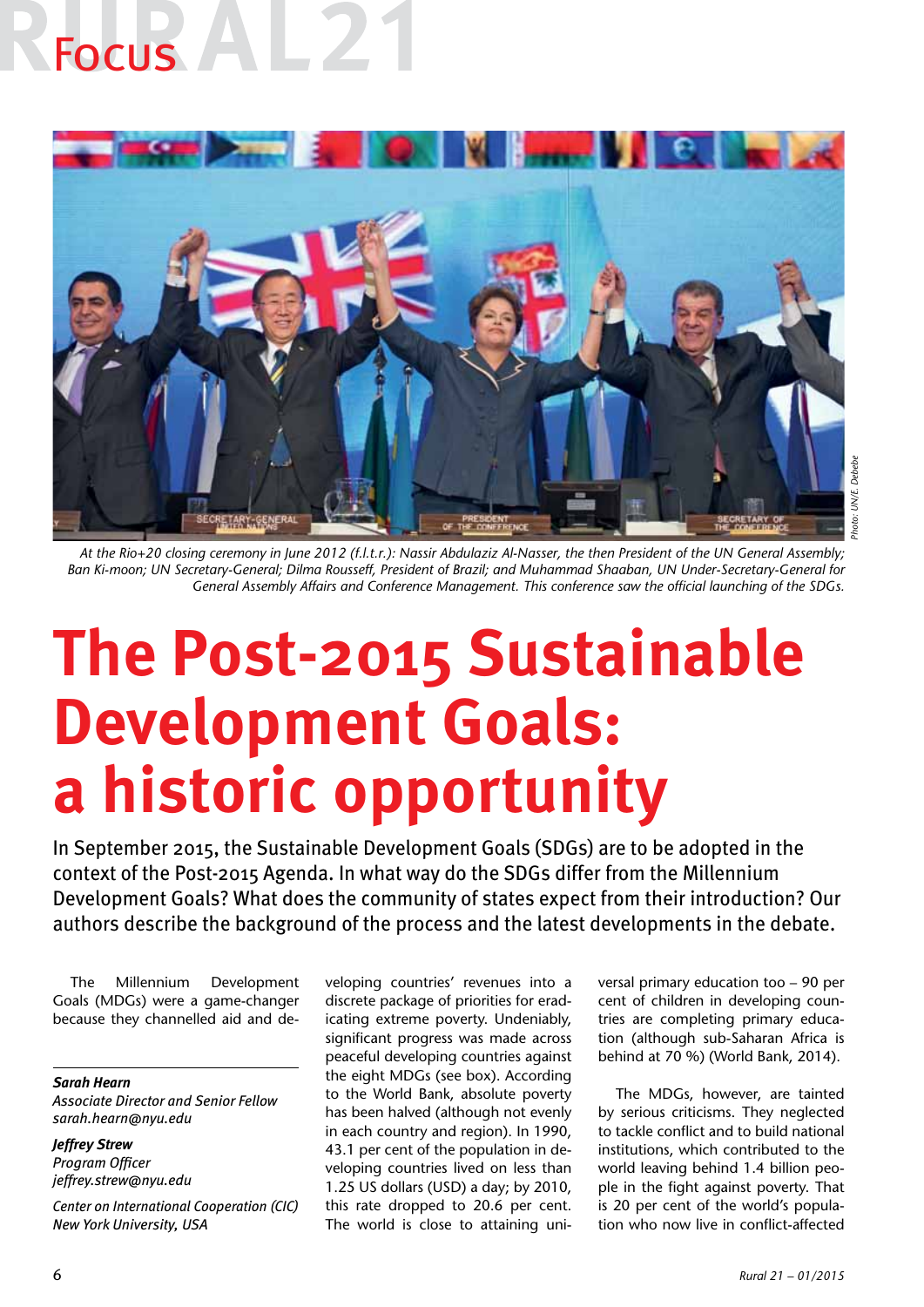## IR Focus

countries that have weaker institutions and lower access to rural populations (OECD, 2015). The MDGs have also been criticised for being too narrowly focused on health and education, for addressing the symptoms rather than the causes of poverty (therefore not sufficiently empowering people), and for not advancing environmental sustainability.

Finally, the MDGs have been criticised for perpetuating traditional paternalist aid relations between countries of the "north" and "south". The world has changed significantly since the MDGs were agreed. The richest countries experienced deep financial crisis from 2008, while the investments of some of the BRICS (Brazil, Russia, India, China and South Africa) and other rising powers in developing countries have grown exponentially. Many developing countries are more confident than ever about pursuing their own development paths, if they can harness the benefits of globalisation (such as trade, foreign direct investment and technology), and if they can generate employment for growing workforces.

At the UN Conference on Sustainable Development hosted by Brazil in June 2012 – also known as Rio+20 – countries agreed to replace the MDGs with a new, universal set of Sustainable Development Goals (SDGs). The SDGs are intended to reflect these global shifts and to address the common critiques of the MDGs. As a result, the vision for the SDGs is more ambitious than ever. Although voluntary, the SDGs are expected to influence the domestic policies of all governments up to 2030 – in high, middle and low-income countries alike. They are to be based on the three pillars of sustainable social, economic and environmental development; and they are intended to achieve more inclusive and sustainable globalisation for all.

In September 2015, world leaders will convene at a UN Summit in New York, USA, to endorse the new global development framework. The rest of this short article reviews the stakeholders, the substance, and the process towards agreeing on a new global development deal.

### Stakeholders: inclusive negotiations so far

The post-2015 negotiation process created opportunities for a wide range of actors to participate in the formulation of the proposed SDGs. Unlike the MDGs, which were drafted in a small group before the Millennium Summit in 2000, Rio+20 tasked the UN General Assembly to establish an intergovernmental Open Working Group (OWG), comprised of 70 countries that would share 30 seats at the negotiating table, to develop a draft set of goals. This level of developing country inclusion in shaping an international development framework is (disturbingly) unprecedented.

In July 2014, after nearly a year and a half of negotiations and consultations, the OWG – co-chaired by Hungary and Kenya – proposed a draft framework for 17 SDGs and 169 targets. To develop the framework, the OWG drew on:

- $\blacksquare$  the Rio+20 outcome document;
- countries', regional organisations' and blocs' negotiation priorities, which were considered during thematic discussions and drafting sessions of the OWG;
- $\blacksquare$  technical advice from the United Nations;
- $\blacksquare$  written contributions and advocacy by civil society organisations. One foundation concluded that contributions from civil society proved

### **The Millennium Development Goals**

- **1)** Eradicate extreme poverty and hunger
- **2)** Achieve universal primary education
- **3)** Promote gender equality and empower women
- **4)** Reduce child mortality
- **5)** Improve maternal health
- **6)** Combat HIV/AIDS, malaria, and other diseases
- **7)** Ensure environmental sustainability
- **8)** Global partnership for development

influential in securing more politically contentious goals such as promoting peaceful societies, reducing inequality within and between countries, tackling climate change, and promoting sustainable consumption and production (Adams, B. and Tobin, K., 2014);

- $\blacksquare$  the report of the High-Level Panel on the Sustainable Development Goals. The High-Level Panel was a 27-member group of eminent persons, including representatives of governments, academia, the private sector, and civil society;
- the results of the UN-led MY World online survey. The survey solicited the input of over seven million people to date, and captured data on citizens' top 6 preferences from 16 available global priorities.

### ■ The draft SDGs: universal and ambitious

The OWG's 17 draft SDGs are listed in the box on page 8, covering the three pillars of sustainable economic, social, and environmental development agreed in Rio. In addition to their universality, some key differences from the MDGs are that the SDGs build upon existing international commitments to health and education by committing to improving the quality, not only quantity, of services. In addition, they encompass previously neglected areas, including to promote peaceful societies; to reduce inequality within and across societies; to promote sustainable consumption and production; to tackle climate change; to preserve ecosystems and natural resources; and to build safe human settlements and improve food security.

### $\blacksquare$  The substance of the SDGs

**Form –** The OWG's proposal for the SDGs is a political compromise. A number of countries have noted that there are major technical problems with the targets – some are "outcomes" while others are "indicators". Other (mainly "northern") countries have argued that having 17 goals and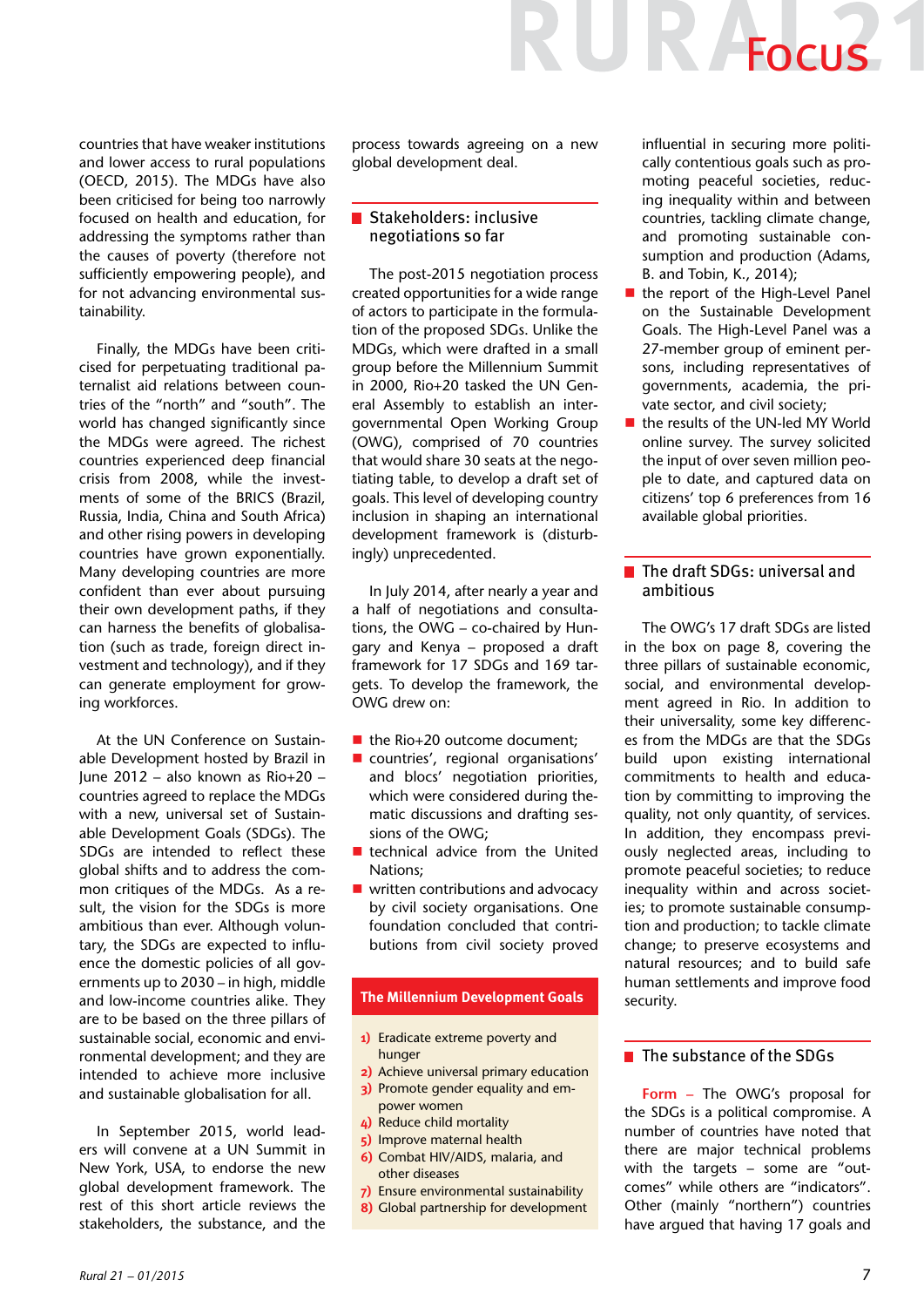### Focus

### **17 Proposed Sustainable Development Goals**

| 1)       | End poverty in all its forms everywhere                                                                                                                                                                                                                                      |
|----------|------------------------------------------------------------------------------------------------------------------------------------------------------------------------------------------------------------------------------------------------------------------------------|
| 2)       | End hunger, achieve food security and improved nutrition, and promote<br>sustainable agriculture                                                                                                                                                                             |
| 3)       | Ensure healthy lives and promote well-being for all at all ages                                                                                                                                                                                                              |
| $\Delta$ | Ensure inclusive and equitable quality education and promote life-long<br>learning opportunities for all                                                                                                                                                                     |
| 5)       | Achieve gender equality and empower all women and girls                                                                                                                                                                                                                      |
| 6)       | Ensure availability and sustainable management of water and sanitation for all                                                                                                                                                                                               |
| 7)       | Ensure access to affordable, reliable, sustainable, and modern energy for all                                                                                                                                                                                                |
| 8)       | Promote sustained, inclusive and sustainable economic growth, full and<br>productive employment and decent work for all                                                                                                                                                      |
| 9)       | Build resilient infrastructure, promote inclusive and sustainable industrialisa-<br>tion and foster innovation                                                                                                                                                               |
| 10)      | Reduce inequality within and among countries                                                                                                                                                                                                                                 |
| 11)      | Make cities and human settlements inclusive, safe, resilient and sustainable                                                                                                                                                                                                 |
| 12)      | Ensure sustainable consumption and production patterns                                                                                                                                                                                                                       |
| 13)      | Take urgent action to combat climate change and its impacts (acknowledg-<br>ing that the United Nations Framework Convention on Climate Change<br>[UNFCCC] is the primary international, intergovernmental forum for negoti-<br>ating the global response to climate change) |
| 14)      | Conserve and sustainably use the oceans, seas and marine resources for<br>sustainable development                                                                                                                                                                            |
| 15)      | Protect, restore and promote sustainable use of terrestrial ecosystems, sus-<br>tainably manage forests, combat desertification, and halt and reverse land<br>degradation and halt biodiversity loss                                                                         |
| 16)      | Promote peaceful and inclusive societies for sustainable development,<br>provide access to justice for all and build effective, accountable and inclusive<br>institutions at all levels                                                                                      |
| 17)      | Strengthen the means of implementation and revitalise the global partner-<br>ship for sustainable development                                                                                                                                                                |

The full OWG proposal for the SDG framework is available at:  **https://sustainabledevelopment.un.org/focussdgs.html**

169 targets is too ambitious a proposition to effectively implement in all countries. The Group of 77 countries of the "south" (G77) contended that the proposal of the OWG should be preserved as it is because the process for getting there was open and transparent. At the time of writing, it appeared unlikely that the goals would be changed, although there may be scope to improve the technical quality of some of the targets. At the end of 2014, the UN Secretary-General, Ban Ki-moon, produced a Synthesis Report in which he proposed six "essential elements" of the universal SDGs – dignity, people, prosperity, planet, justice, and partnership (UN, 2014). These elements are intended to help organise and communicate the ambition of the agenda to all people (17 goals are

hardly memorable). The OWG's proposal, along with international commitments to implementation and to monitoring, are likely to form the main elements of a new Declaration in 2015.

**Ambition –** The framework contains many ambitious "zero-based" goals and targets, such as eliminating poverty, ending violence against women and children, and ending all forms of discrimination, as well as ambitions to improve the quality and universal access to a wider range of public services. Achieving heady universal ambitions over the next 15 years will need to target aid where it is needed most, will need more loans for middle income countries, a growth in domestic resources, greater private sector investment, technology transfers, remittances from migration, trade and climate finance, among other areas. Multiple new global partnerships will be needed for many countries to come close to achieving the goals by 2030.

**Function –** The 17 goals are intended to guide all countries' domestic development priorities, to shape the elements of new global partnerships around aid, trade, climate finance and private financial flows, and to shape monitoring of progress in development up to 2030. Some countries have pointed out major challenges to monitoring and implementation of the framework. Even minimum levels of data collection for 169 targets could be financially prohibitive, especially for a large number of countries who may lack the resources to effectively implement and monitor the agenda. Furthermore, universal implementation could be undermined by selectivity in national implementation, while there are many goals and targets that the world has yet to learn how to implement. Agreeing the new framework is the start, and not the finish, of framing a new global development agenda.

**Measurability –** It is likely that the UN will need to play a key role in monitoring the global framework. Creating a data revolution must be at the heart of implementing the agenda, even MDG data remains partial for some countries, especially in rural areas. In order to establish a baseline of data for measuring progress towards achieving the SDGs, data collection needs to be more transparent and systematic and it needs to start now. The UN Statistical Commission will oversee the development of an indicators framework for the post-2015 development agenda, and agree measures to implement a monitoring system.

### $\blacksquare$  Next steps in the negotiations: Four multilateral processes

In September 2014, the UN General Assembly adopted by consensus a resolution deciding that the OWG's proposals shall be the main basis for integrating the SDGs into a broader post-2015 development framework.